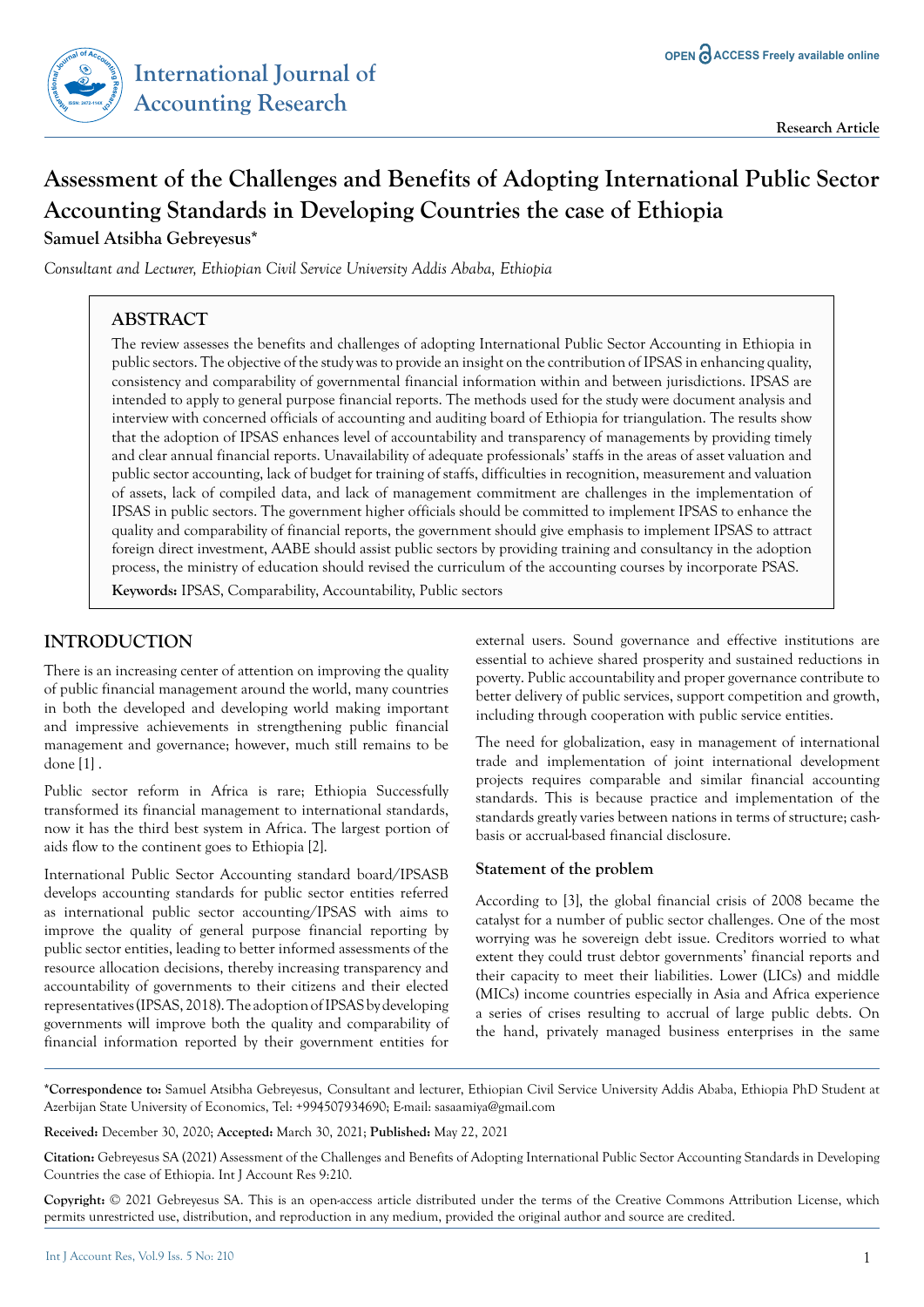**Gebreyesus SA. OPEN ACCESS Freely available online**

**Hypothesis 1:** Financial statements are useful for investment decision making in The Gambia.

| Response                 | Frequency | Percentage |
|--------------------------|-----------|------------|
| <b>Strongly Agree</b>    | 60        | 60%        |
| Agree                    | 30        | 30%        |
| <b>Strongly Disagree</b> |           |            |
| Disagree                 |           |            |
| Not Sure                 |           |            |
| Unreturned               | 10        | 10%        |
| Total                    | 100       | 100%       |

**Hypothesis 2:** Banks give out loans to the customer after analyzing the financial statement of customers (loan applicants).

| Response                 | Frequency | Percentage |
|--------------------------|-----------|------------|
| <b>Strongly Agree</b>    | 33        | 33%        |
| Agree                    | 46        | 46%        |
| <b>Strongly Disagree</b> |           |            |
| Disagree                 |           |            |
| Not Sure                 | 10        | 10%        |
| Unreturned               | 10        | 10%        |
| Total                    | 100       | 100%       |

**Hypothesis 3:** Investors in Trust Bank base their decision on the results of financial statement analysis.

| Response                 | Frequency | Percentage |
|--------------------------|-----------|------------|
| <b>Strongly Agree</b>    | 33        | 33%        |
| Agree                    | 56        | 56%        |
| <b>Strongly Disagree</b> |           |            |
| Disagree                 |           |            |
| Not Sure                 |           |            |
| Unreturned               | 10        | 10%        |
| Total                    | 100       | 100%       |

**Hypothesis 4:** Big depositors in banks base their decision on financial statement analysis

| Response                 | Frequency | Percentage |
|--------------------------|-----------|------------|
| <b>Strongly Agree</b>    | 17        | 17%        |
| Agree                    | 63        | 63%        |
| <b>Strongly Disagree</b> |           |            |
| <b>Disagree</b>          |           |            |
| Not Sure                 | 10        | 10%        |
| Unreturned               | 10        | 10%        |
| Total                    | 100       | $100\%$    |

**Hypothesis 5:** Shareholders and investors base their decision on financial statement analysis.

| Response                 | Frequency | Percentage |
|--------------------------|-----------|------------|
| <b>Strongly Agree</b>    | 37        | 37%        |
| Agree                    | 53        | 53%        |
| <b>Strongly Disagree</b> |           |            |
| <b>Disagree</b>          |           |            |
| Not Sure                 |           |            |
| Unreturned               | 10        | 10%        |
| Total                    | 100       | 100%       |

**Hypothesis 6:** Financial statements of Trust Bank Limited are always published and made available to the general public.

| Response                 | Frequency | Percentage |
|--------------------------|-----------|------------|
| <b>Strongly Agree</b>    | 63        | 63%        |
| Agree                    | 17        | 17%        |
| <b>Strongly Disagree</b> |           |            |
| <b>Disagree</b>          |           |            |
| Not Sure                 | 10        | 10%        |
| Unreturned               | 10        | 10%        |
| Total                    | 100       | 100%       |

**Hypothesis 7:** Financial statements published by Trust Bank are easily understood by investors, shareholders, and potential investors.

| Response                 | Frequency | Percentage |
|--------------------------|-----------|------------|
| <b>Strongly Agree</b>    | 37        | 37%        |
| Agree                    | 53        | 53%        |
| <b>Strongly Disagree</b> |           |            |
| Disagree                 |           |            |
| Not Sure                 |           |            |
| Unreturned               | 10        | 10%        |
| Total                    | 100       | 100%       |

**Hypothesis 8:** The information in the financial statement of Trust Bank Limited is sufficient to assist in investment decision making.

| Response                 | Frequency | Percentage |
|--------------------------|-----------|------------|
| <b>Strongly Agree</b>    | 33        | 33%        |
| Agree                    | 47        | 47%        |
| <b>Strongly Disagree</b> |           |            |
| Disagree                 |           |            |
| Not Sure                 | 10        | 10%        |
| Unreturned               | 10        | 10%        |
| Total                    | 100       | 100%       |

**Hypothesis 9:** Financial statement analysis is the only means of determining profitability, liquidity, and solvency of a Trust Bank Limited.

| Response                 | Frequency | Percentage |
|--------------------------|-----------|------------|
| <b>Strongly Agree</b>    | 23        | 23%        |
| Agree                    | 57        | 57%        |
| <b>Strongly Disagree</b> |           |            |
| Disagree                 |           |            |
| Not Sure                 | 10        | 10%        |
| Unreturned               | 10        | 10%        |
| Total                    | 100       | 100%       |

**Hypothesis 10:** Financial information in the financial statement of Trust Bank Limited is of very high quality in terms of disclosing all relevant information about the state of affair about the result of financial performance whenever they are published

| Response                 | Frequency | Percentage |
|--------------------------|-----------|------------|
| <b>Strongly Agree</b>    | 33        | 33%        |
| Agree                    | 57        | 57%        |
| <b>Strongly Disagree</b> |           |            |
| <b>Disagree</b>          |           |            |
| Not Sure                 |           |            |
| Unreturned               | 10        | 10%        |
| Total                    | 100       | 100%       |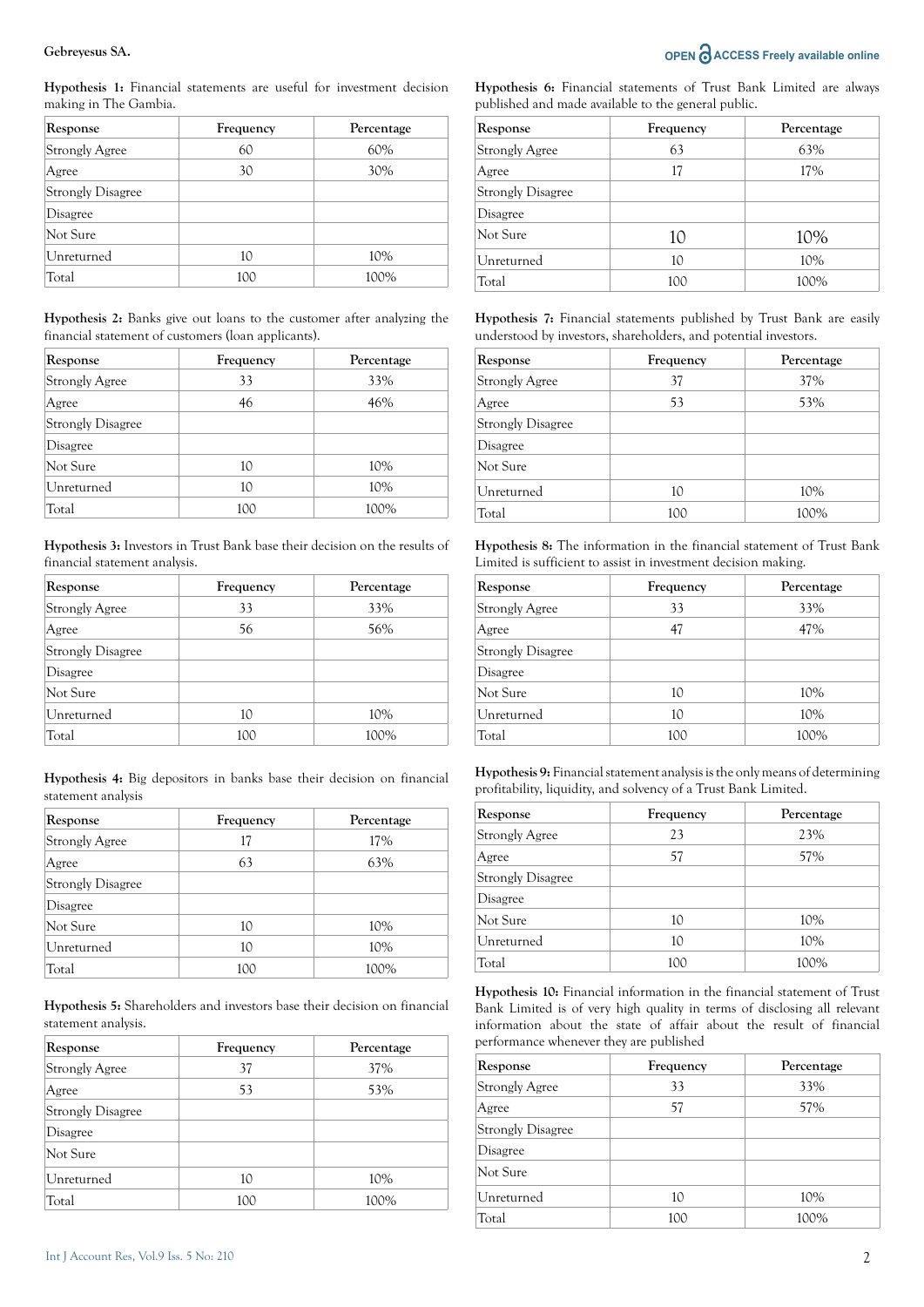countries are thriving well. Partially this can be attributed to the poor management of the public funds. Most of these countries use cash based financial accounting system which presents with a lot disparities across entities and even within the same organization, hence not comparable. Adopting and implementing IPSASs will provide a solution to ensure consistence, and comparability is attained. Strengthening the country's financial architecture will make available quality financial information to facilitate investment decisions and to help reduce the risk of financial crises and corporate failures together with their associated negative economic impacts that have been witnessed in many industrialized and developing countries. This paper makes the case that International public sector accounting standards adoption is necessary because it improves the comparability and transparency of government financial reports and this enhances institutional capacity necessary for achieving development goals and ensures the government's accountability to its citizen and elected representatives. This study tries to assess the challenges in adopting IPSAS in the country and recommending possible solutions to overcome those challenges.

## **Methodology**

The method designed for study was a survey literature review which provides comprehensive insights about the topic under review and is essential for development of current literature. This method is preferred than the other due to the logistics and other issues of covering long distances over a small period, it is efficient to use the already existing literature [4].

#### **Articles Reviewed for the Study**

International Public Sector Accounting Standards (IPSAS), the equivalent of international financial reporting standards (IFRS) that govern financial accounting in the private business entities is steadily gaining implementation momentum in public sector accounting over the past 10 years. The IPSASs regulates financial accounting processes of government sectors excluding profit making public firms [4]

IPSASs are designed for use by Public sector and Non for profit organizations and they are principle based rather than rule based. Conversion from GAAP to IPSAS will touch almost every aspect of the organization it does not end with the publication of the first set of IPSAS compliant financial statements but it also it requires preparation including changes in accounting policy, IT system, process, etc. which must precede conversion to IPSAS Dawit (2017).

IPSAS requires the presentation in the financial statements of all assets acquired, including real property, equipment and intangible assets, and their gradual depreciation or amortization over their period of use; such detailed requirements will necessitate improved stewardship of the organizations' assets. IPSAS adoption will also lead to more accurate recognition of liabilities resulting from past transactions and events, including a comprehensive recognition of all employee benefit liabilities. These changes will require improvements in the Organization's control framework and will allow for enhanced management of resources and improved decision making [5].IPSAS are primarily intended for adoption by developing countries. Most developed countries already have government accounting standards that are either similar to, or more rigorous than, IPSAS. Even if their national standards are quite different from IPSAS, they are under little external or domestic

## **Gebreyesus SA. OPEN ACCESS Freely available online**

pressure to adopt IPSAS. Developing countries, on the other hand, face a different situation. [6] The World Bank endorses the use of IPSAS in accounting for its financial assistance to developing countries. Furthermore, IPSAS is held up as the best government accounting ideas that the global accounting profession has to offer. IPSAS have become de facto international benchmarks for evaluating government accounting practices worldwide, adopted by countries regardless of their political and economic systems. IPSAS are independently produced accounting standards, which are backed by a strong due process and supported by governments, professional accounting bodies and international organizations.

In general, entities that change accounting policies to comply with IPSAS do this retrospectively; however, to ease this transitional process the IPSAS Board (IPSASB) allows the use of transitional provisions in certain Standards. Where transitional provisions exist, they may allow an entity additional time to meet the full requirements of a specific accrual based IPSAS or provide relief from certain requirements when initially applying an IPSAS. The creation of an international accounting standard helps nations to follow similar rules in other to present information in a similar manner. Creating a hard set of rules to follow, the principles allow for an application of basic principles to either large and small entities or municipalities. An international set of accounting principles is also necessary for smaller nations to learn and adopt rules that will enhance their accounting process. Most times, developing nations cannot or do not have the resources capable to create and instill a framework for their

IPSAS therefore has become recognized benchmark for evaluating and improving government accounting in developing countries.

## **Public financial reforms**

Reforming the public sector is a constant process to address emerging challenges stemming from an increase in economic sophistication and expanded citizens' expectation. However, reforming public sector organizations their structures, policies, processes and practices is difficult, in rich and poor countries alike. Typically, significant challenges emerge from the enormous scale and complexity of the reform tasks to be undertaken. This requires levels of commitment, coordination and collaboration that may be without precedent for those involved even when the circumstances are most favorable. These kinds of challenges can be especially difficult in low income countries [7].

## **Objectives of IPSAS**

According to [8] The objective of the IPSAS is to improve the information from public sector accounting, permitting the comparability and providing tools for the social control of public entities, with a view to the further understanding of bookkeeping information and its disclosure in the financial statements, provoking profound changes in management, whether in the way the public equity is managed or in the form of recognition, measuring and disclosure of equity items.

PSAS aims to improve the quality of general purpose financial reporting by public sector entities, leading to better informed assessments of the resource allocation decisions made by governments, thereby increasing transparency and accountability.

## **Management Commitment and Ownership**

The crucial role of managers cannot be overemphasized and will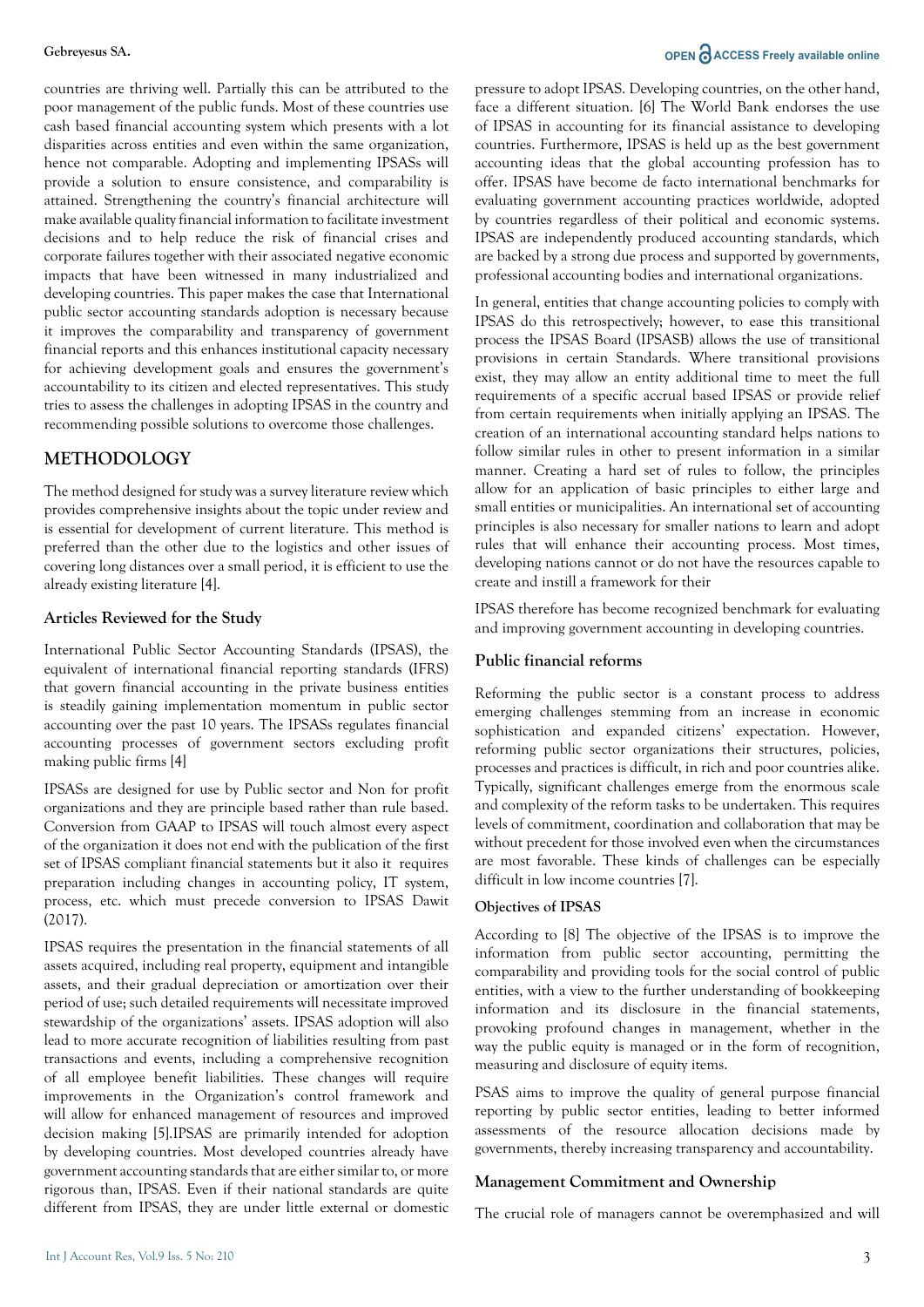## **Gebreyesus SA. OPEN**  $\partial$  **ACCESS** Freely available online

be very important during the whole process of benefits realization. The Management Committee as the highest internal strategic management body of the United Nations Secretariat has endorsed the IPSAS benefits realization plan and related organization wide responsibilities and stakeholders for benefits realization. At the same time, support tools will be developed to assist managers in their efforts towards benefit realization such as a tracking/ reporting mechanism, training, and communication/information material (UN, 2015).

At the same time, support tools will be developed to assist managers in their efforts towards benefit realization such as a tracking/ reporting mechanism, training, and communication/ information material.

## **Benefits of IPSAS**

The World Bank has supported the development of IPSAS by actively engaging in the technical agenda and by providing significant funding to the program. As part of this support, together with the Development Assistance Committee of the Organization for Economic Co-operation and Development (OECDDAC) and several multilateral development banks, the Bank is cosponsoring a project to develop an IPSAS on Accounting for Development Assistance. The Bank's involvement reflects its interest in improving the quality of financial reporting by governments and their constituent agencies [9].

According to [10], IPSAS requires the capture and presentation of additional details of the assets, liabilities, revenue and expenses of an organization. For example, IPSAS requires the presentation in the financial statements of all assets acquired, including real property, equipment and intangible assets, and their gradual depreciation or amortization over their period of use; such detailed requirements will necessitate improved stewardship of the organization's assets. IPSAS adoption will also lead to more accurate recognition of liabilities resulting from past transactions and events, including comprehensive recognition of all employee benefit liabilities. These changes will require improvements in the Organization's control framework and will allow for enhanced management of resources and improved decision-making. More comprehensive information about revenue and expenses will better support strategic planning and results-based management.

The adoption of IPSASs by governments will improve both the quality and comparability of financial information reported by public sector entities around the world. [11] Financial statements are a structured representation of the financial position of and the transactions undertaken by an entity. The objectives of general purpose financial statements are to provide information about the financial position, performance and cash flows of an entity that is useful to a wide range of users in making and evaluating decisions about the allocation of resources. Specifically, the objectives of general purpose financial reporting in the public sector should be to provide information useful for decision-making, and to demonstrate the accountability of the entity for the resources entrusted to it by:

(a) Providing information about the sources, allocation and uses of financial resources;

(b) Providing information about how the entity financed its activities and met its cash requirements;

(c) Providing information that is useful in evaluating the entity's

ability to finance its activities and to meet its liabilities and commitments;

(d) Providing information about the financial condition of the entity and changes in it; and

(e) Providing aggregate information useful in evaluating the entity's performance in terms of service costs, efficiency and accomplishments. General purpose financial statements can also have a predictive or prospective role, providing information useful in predicting the level of resources required for continued operations, the resources that may be generated by continued operations, and the associated risks and uncertainties. Financial reporting may also provide users with information:

(a) Indicating whether resources were obtained and used in accordance with the legally adopted budget; and

(b) Indicating whether resources were obtained and used in accordance with legal and contractual requirements, including financial limits established by appropriate legislative authorities.

#### **Challenges of adopting IPSAS**

There are costs to be incurred in the implementation of IPSASs. Statutory bodies responsible for enforcing accounting regulations require funding to roll out implementation of IPSAS. These costs include research, training, technology, and consultancy [12] [13- 16] there is call for political goodwill in the implementation of better accountability in the public sector due divergent views on accountability.

### **IPSAS is time and money consuming**

The adoption of IPSAS compliant accounting methods requires additional commitment of time and effort from staff. During the transition phase, depending on their available resources, the organizations will have either to rely for an extended period of time on support from existing staff working in addition to their regular duties or recruit many additional staff Adamu (2014).

### **Potential risks**

IPSAS adoption is a complex and comprehensive change management process. While it offers numerous benefits over the medium and long term, it also entails short-term costs and challenges that need to be seriously addressed by the executive heads of all the organizations concerned

## **Conclusion**

The adoption of IPSASs increases the level of accountability and transparency in the public sectors in developing country. Government officials' commitment, international organizations support trained professional speed up the level of IPSAS implementation.

The result of the study shows that adoption of IPSAS in public sector in developing countries like Ethiopia will have positive impact, and improves the quality of the financial statements which strengthen good governance. Adoption of IPSAS will provide useful information for better management and decisions for greater public responsibility. International funding organizations, donors and creditors requires the host country to prepare financial statements with IPSAS to make their decisions.